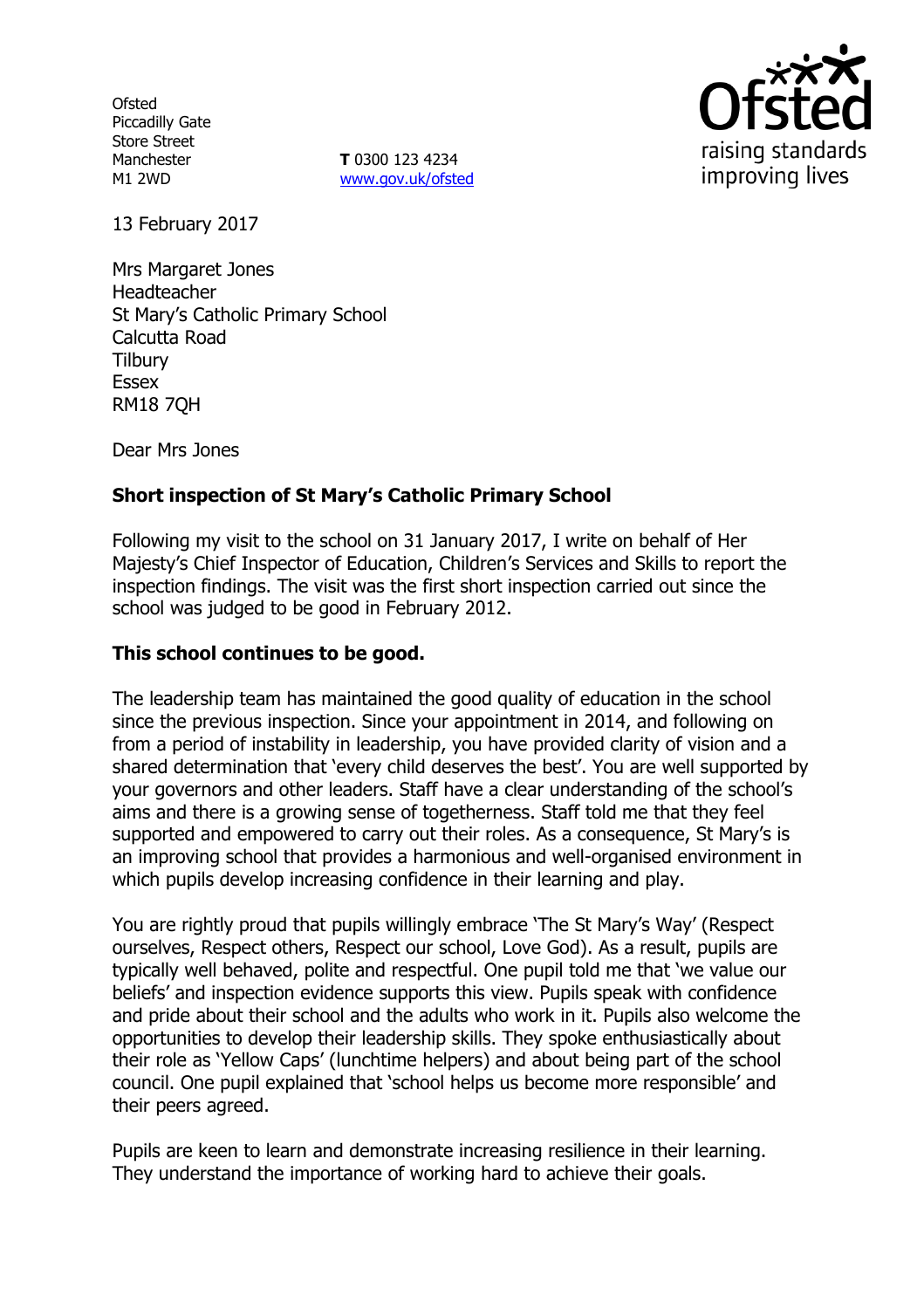

Pupils take care over the presentation of their work and respond well to the feedback that teachers provide for them. This is preparing pupils well for the next stages of their education. As one pupil commented, 'School is teaching me that you have to work hard to show why you are the right person for the job.' Pupils are also developing a broad understanding of life in Britain. For example, they have a good knowledge of different faiths and maturely explained why it is important for them to learn about them.

On your appointment in 2014, you judged that standards were not high enough. You took effective action and rightly continue to challenge practice where it is not of the high standard you expect. You have raised teachers' expectations of what pupils can and should achieve. The impact of your actions can be seen in improving outcomes in the early years and, in particular, at key stage 2, where pupils' achievement in reading and mathematics is significantly higher than that of their peers nationally. However, you recognise that staffing changes that have taken place over the past few years have been a cause of frustration to a small number of parents. This staffing situation is easing. You have plans in place to engage with parents even more effectively.

Children at St Mary's begin their education well. This is because provision in the Nursery is strong and prepares children well for their move into the improving early years setting. Here, children make good progress from their individual starting points. Children are provided with a broad range of activities so they develop their social skills as well as communication, English and mathematical skills. The proportion of children achieving a good level of development has risen significantly since 2014 and is now above the national average.

At the time of the previous inspection, leaders were asked to improve the quality of teaching, learning and assessment. This remains a focus of your work. Teachers value the training and support provided by you and your leaders, and they have opportunities to visit colleagues in their own and in other schools. As a consequence of this training, and better use of assessment information, the quality of teaching, learning and assessment continues to improve. However, you are accurate in your view that teaching in key stage 1 lacks the consistency found elsewhere in the school. While you are taking effective action to improve provision in key stage 1, pupil outcomes at key stage 1 are not yet as strong as those at key stage 2.

## **Safeguarding is effective.**

You and your governors have been successful in making St Mary's Catholic Primary School a safe place in which to learn. Pupils informed me that they value the work of teachers and other adults in keeping them safe and secure. The vast majority of parents who responded to the online questionnaire, Parent View, agreed that their children are safe and happy at school.

Pupils understand why it is important to be aware of potential risks. They told me that the school makes sure they know how to keep safe when using the internet, or when travelling to and from school.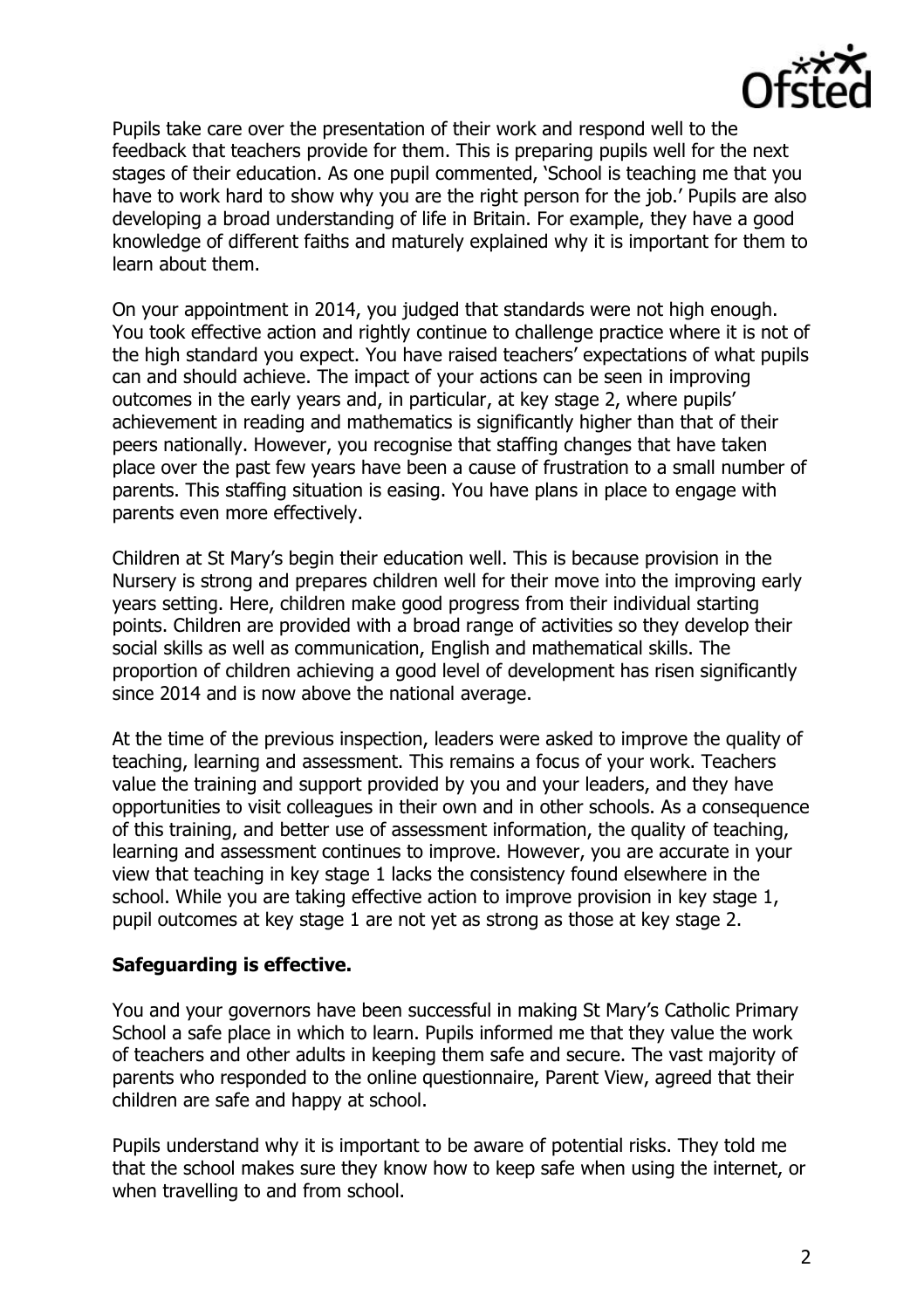

Pupils have a clear understanding of bullying and its consequences. They also explained that while bullying occurs 'once in a while', it is taken very seriously by you and your staff and issues are sorted out quickly. Staff and the large majority of parents agree that this is the case.

Adults, including governors, are appropriately trained in, and alert to, their safeguarding responsibilities, including those relating to the government's 'Prevent' duty. As a consequence, they know what to do if they have concerns about a child's well-being. Leaders also keep careful records of actions taken when children need additional care and support.

The governing body is effective in ensuring that the school meets its statutory requirement to keep children safe. An experienced and knowledgeable governor regularly scrutinises the school's record of checks carried out on adults working in the school. To assure themselves of pupils' well-being, governors also undertake visits to school, during which they gather pupils' views.

# **Inspection findings**

- I explored how well leaders and teachers support most-able pupils to achieve their best. This was because in 2016, these pupils did not make the same high levels of progress as others in English and mathematics. You and your leaders have already taken action to ensure that most-able pupils receive greater levels of support and challenge. For example, through your chosen system of 'red, yellow and green challenges', pupils are able to access progressively more demanding tasks and relish doing so.
- $\blacksquare$  Due to the effective work of your middle leaders, many pupils have the opportunity to grapple with more complex mathematical problems and ambitious writing tasks. However, in some classes, in particular in key stage 1, teachers still do not provide most-able pupils with demanding enough work that challenges them fully. Most-able pupils commented that they would like greater support and guidance to enable them to excel. You have correctly identified improving the most able pupils' achievement as a priority for the school.
- I also examined how well pupils in need of additional support are catching up or making stronger progress. In 2016, these pupils did not achieve as well as they could have, in key stage 1 in particular. The evidence seen in pupils' work in their books demonstrates that many are making improved progress across a range of subjects, including English and mathematics. Teachers and teaching assistants are more skilled in providing the correct and appropriate level of support for those pupils who need it. Pupils are also increasingly well supported though activities such as your 'booster classes' and small-group learning sessions.
- I also considered what leaders are doing to improve pupils' achievement in writing. In 2016, at key stage 2, while pupils made significantly better progress than their peers nationally in reading and mathematics, this was not the case in writing. You are taking effective action to improve the range and quality of pupils' writing throughout the school. For example, in the early years, children are supported to develop their pencil grip through your 'funky fingers' activities.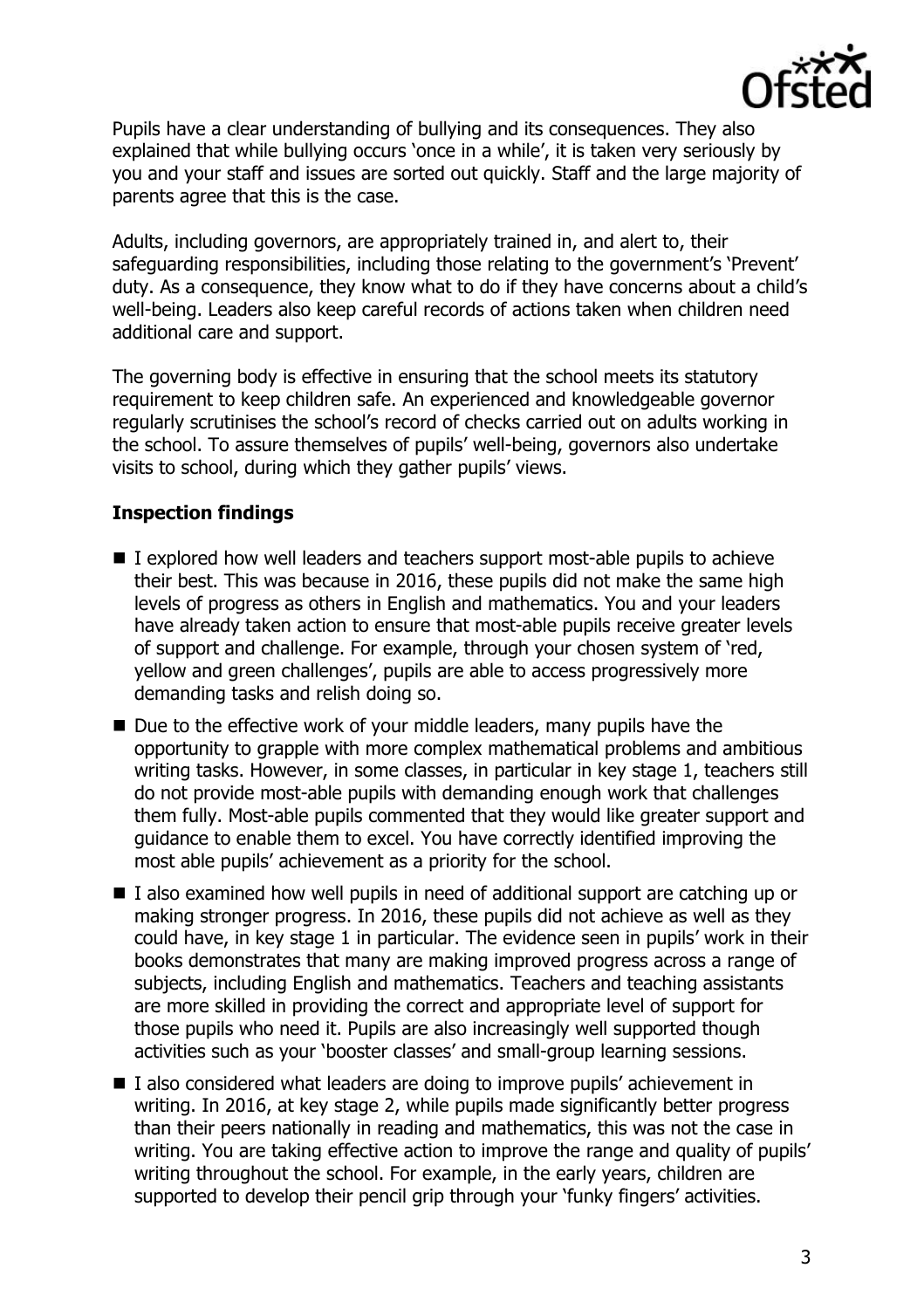

- $\blacksquare$  In key stages 1 and 2, pupils are provided with many more opportunities to write at length, creatively and in a variety of literary styles. Your accurate assessment information and evidence from pupils' work indicates that many pupils, including those who are disadvantaged and those who have special educational needs and/or disabilities, are now making strong progress in writing from their individual starting points. Pupils also read with confidence and explained to me how much they enjoy their work on literacy; both reading and writing.
- To determine if the school continues to provide good-quality education, I sought to establish how well pupils of all ages achieve across the curriculum. Inspection evidence indicates that many pupils make good progress across a range of subjects, including science, religious education, art and history. This is because teachers typically have the same high expectations of what pupils can achieve in these subjects as they do in English and mathematics. You acknowledge that leaders do not track the progress that pupils make across some subjects with the same precision and regularity as is the case in English, mathematics and science.
- Overall, pupil attendance has been a strength of the school for some time. However, in 2016, the attendance of pupils who had special educational needs and/or disabilities was lower than others in school and nationally. Some of these pupils were absent for considerable periods of time, as were some pupils who were eligible for free school meals. The attendance of these groups of pupils was a key line of enquiry for this inspection. This year, overall pupil attendance remains high. Inspection evidence demonstrates that you are rigorous and tireless in your efforts to improve the attendance of the small number of pupils who do not attend school as often as they should do. However, these pupils' attendance remains lower than it should be.

## **Next steps for the school**

Leaders and those responsible for governance should ensure that:

- where the quality of teaching, learning and assessment remains inconsistent, teachers plan learning that is appropriately challenging for pupils, especially the most able pupils and particularly in key stage 1
- work to improve the attendance of the small number of pupils who are too frequently absent from school continues
- $\blacksquare$  middle leaders track the progress that pupils make in other subjects with the same precision with which they review pupils' progress in English, mathematics and science
- $\blacksquare$  they increase the effectiveness with which they engage with parents about the good work and changes taking place in the school.